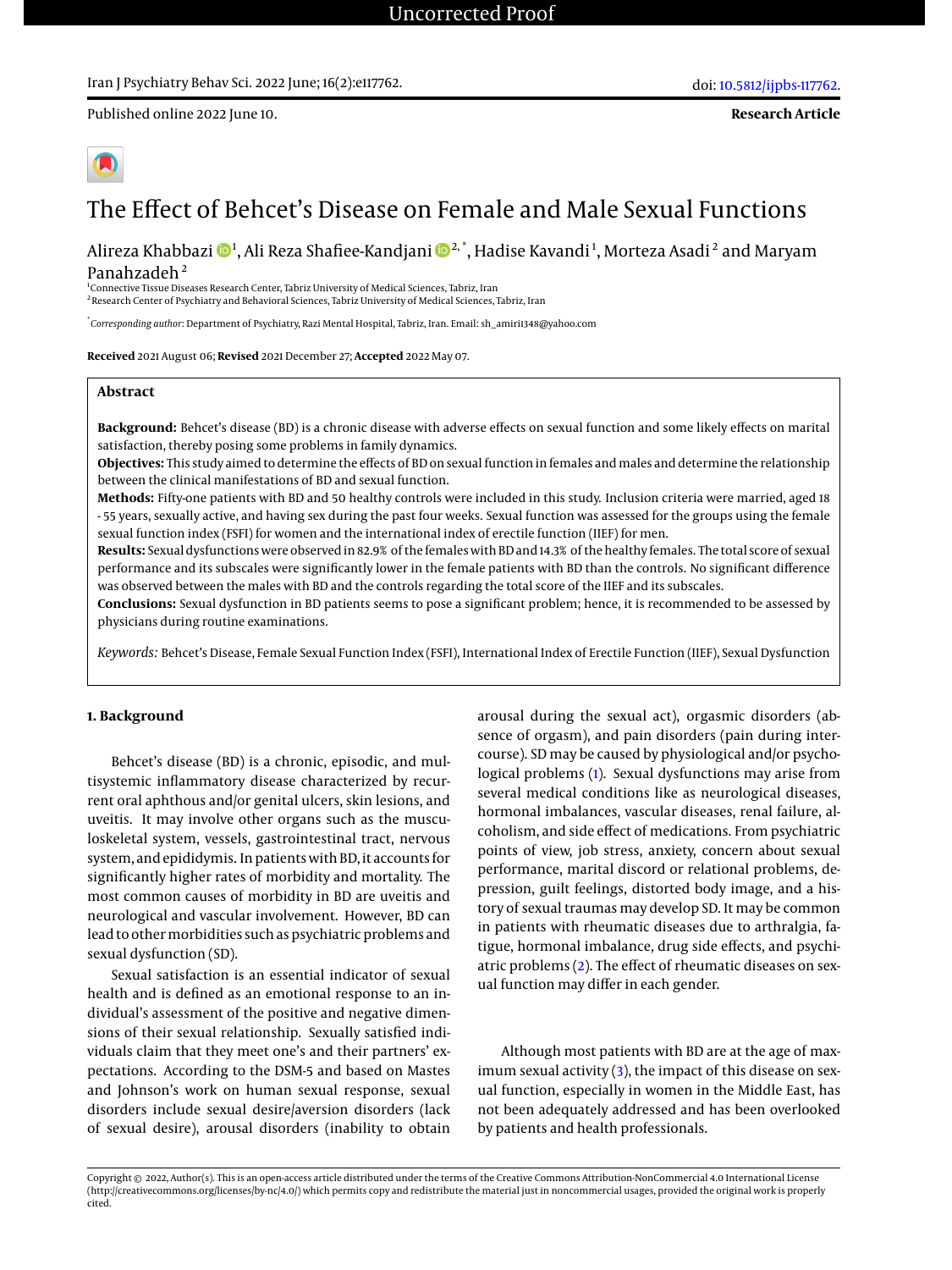# **2. Objectives**

This case-control study aimed to determine the effects of BD on sexual function in females and males and determine the relationship between the clinical manifestations of BD and sexual function.

# **3. Methods**

## *3.1. Study Group*

This cross-sectional study included 51 Azeri patients with BD who met the International Criteria of Behcet's disease (ICBD) and 50 healthy control counterparts through convenience sampling method [\(4\)](#page-6-3). Inclusion criteria were married, aged 18 - 55 years, and sexually active. The exclusion criteria were the current use of antidepressants, antipsychotic medications, or any other medications affecting sexual function, alcoholism, substance use disorder, pregnancy or postmenopausal status for women, suffering from chronic diseases such as diabetes, chronic renal failure, cardiovascular disease, and neurological diseases that may negatively affect sexual function, and having communication difficulties, including deafness, loss of vision, or dysarthria. The study design was approved by the local ethics committee (Code: TBZMED.REC.1394.1203). Written informed consent forms were obtained from all participants.

#### *3.2. Data Collection*

A questionnaire was used to collect the experimental group's demographic characteristics and clinical manifestations, which encompassed information about gender, age, duration of the disease, and the clinical manifestations of the disease. The duration of BD was set as the time passed since the first manifestation of the disease. A demographic questionnaire was also used to collect the control group's demographic characteristics. Sexual function was assessed in the studied groups using FSFI for women and IIEF for men. Moreover, Symptom Checklist-90-Revised (SCL-90-R) was also used to determine psychological symptoms and distress.

The FSFI assesses sexual functioning in six domains, including sexual desire, arousal, orgasm, satisfaction, pain, and lubrication during the last four weeks [\(5\)](#page-6-4). It provides six separate scores for the above domains and a total score for sexual performance (total FSFI), with higher scores indicating better sexual functioning [\(5\)](#page-6-4). Patients with the desire, lubrication, orgasm, and satisfaction scores < 3.6, arousal scores < 3.9, and pain scores < 4 were considered as having SD in the concerned sub-scale [\(6\)](#page-6-5).

The IIEF assesses sexual functioning in five domains, including erectile function, orgasmic function, sexual desire, intercourse satisfaction, and overall satisfaction for the last four weeks in men [\(7\)](#page-6-6). Higher scores show better sexual functioning [\(7\)](#page-6-6). Patients with erectile function, orgasmic function, sexual desire, and overall satisfaction scores > 8 and intercourse satisfaction score > 12 are were considered as having SD in the concerned sub-scale [\(8\)](#page-6-7).

The SCL-90-R is a self-report instrument assessing nine sub-classes of psychiatric symptoms, including somatization, obsessive-compulsive, interpersonal sensitivity, depression, anxiety, hostility, phobic anxiety, paranoid ideation, and psychoticism [\(9\)](#page-6-8). Higher scores represent more severe psychological symptoms [\(9\)](#page-6-8). Patients with scores  $\geq$  1 were considered as having SD in the concerned sub-scale [\(9\)](#page-6-8).

The SCL-90-R, FSFI, and IIEF questionnaires are translated into Farsi, and their validity and reliability have been approved in many studies [\(10](#page-6-9)[-12\)](#page-6-10). The BD activity was measured using Iranian Behcet's Disease Dynamic Activity Measure (IBDDAM) [\(13,](#page-6-11) [14\)](#page-6-12), Total Inflammatory Activity Index (TIAI) [\(13,](#page-6-11) [14\)](#page-6-12), and Behcet's disease current activity form (BDCAF) [\(15\)](#page-6-13).

## *3.3. Statistical Analysis*

SPSS software version 16 was used to analyzed the collected data. Descriptive statistics for continuous variables were expressed as mean  $\pm$  standard deviation (SD), and categorical variables were expressed as frequencies. Independent *t*-test and chi-squared test were used to compare differences between the groups and between continuous and categorical variables, respectively. Pearson's correlation was used to assess the strength of the relationship among continuous variables. In this study,  $P \le 0.05$  was set as the significance level for all tests.

## **4. Results**

Fifty-one (51) patients with BD and 50 healthy individuals were included in the study. The two groups were homogenous in terms of age, gender, and level of education. [Table 1](#page-2-0) presents the clinical characteristics of the BD patients sexual function was compared in the female participants using the FSFI. According to the total FSFI scores, SD was found in 81.3% of the females with BD and 13.3% of the healthy ones [\(Table 2\)](#page-2-1). The total score of sexual function and the scores of its subscales were significantly lower in the female patients with BD than the controls [\(Table 2\)](#page-2-1). Sexual function was assessed in the male participants using the IIEF. No significant difference was observed between males with BD and the controls regarding the total scores of IIEF and the scores of its subscales [\(Table 3\)](#page-3-0).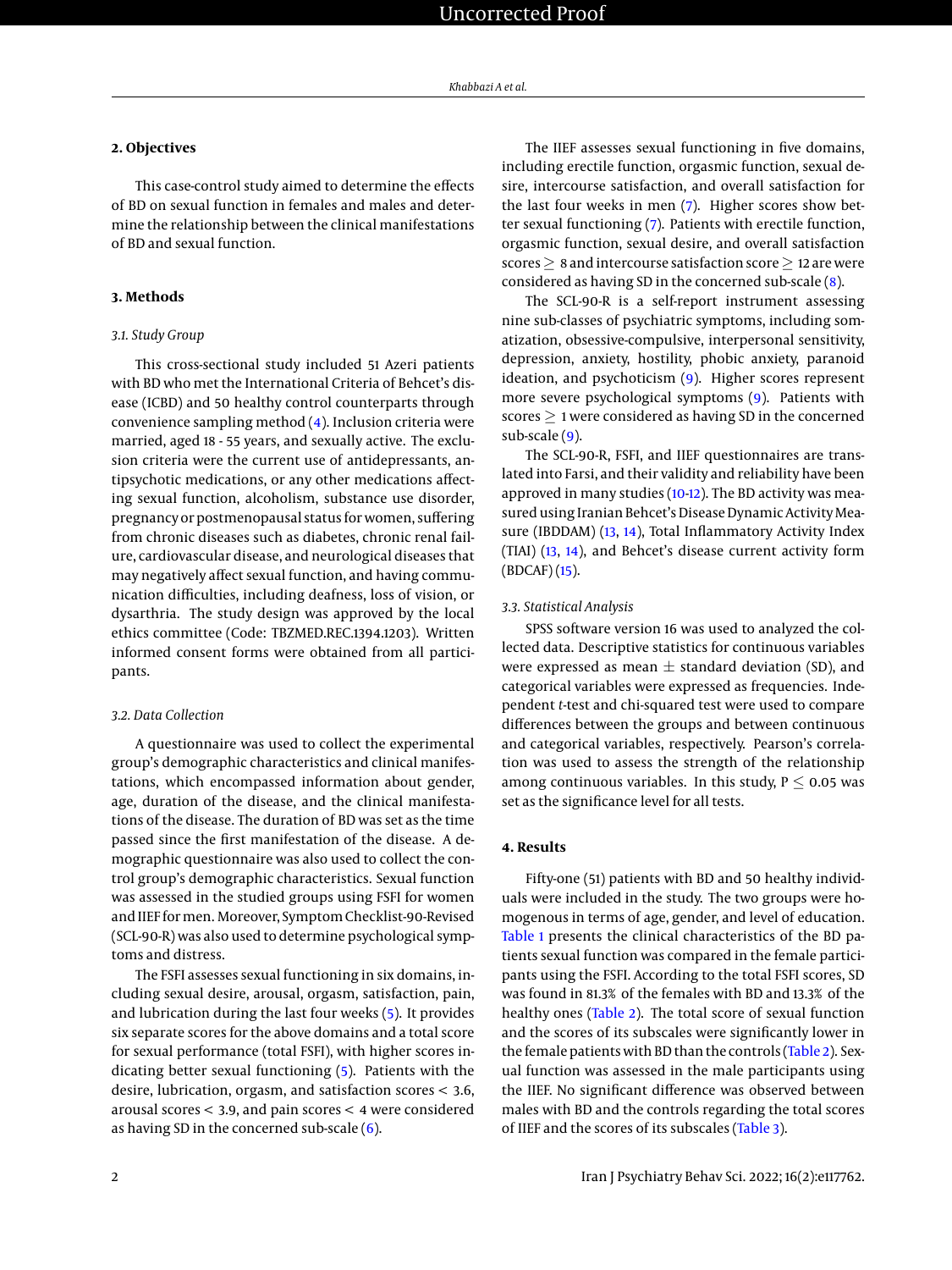<span id="page-2-0"></span>

| Table 1. Demographic and Clinical Characteristics of Research Groups <sup>a</sup> |                          |                            |         |                          |                          |         |
|-----------------------------------------------------------------------------------|--------------------------|----------------------------|---------|--------------------------|--------------------------|---------|
|                                                                                   | Males with BD $(N = 35)$ | Healthy Males ( $N = 35$ ) | P-Value | Females with BD $(N=16)$ | Healthy Females $(N=15)$ | P-Value |
| Age $(y)$                                                                         | $39.3 \pm 7.2$           | $38.4 \pm 6.1$             | 0.125   | $38.3 \pm 8.4$           | $37.9 \pm 8.6$           | 0.468   |
| <b>Level of Education</b>                                                         | $10.2 \pm 3.1$           | $9.8 \pm 3.7$              | 0.302   | $9.6 \pm 4.5$            | $10.1 \pm 3.7$           | 0.527   |
| Disease duration (y)                                                              | $13.52 \pm 6.5$          | ×,                         | ×,      | $14.4 \pm 8.5$           |                          |         |
| <b>Clinical manifestations</b>                                                    |                          |                            |         |                          |                          |         |
| Oral aphthous ulcer                                                               | 33 (94.3)                | ×,                         |         | 14 (93.3)                |                          |         |
| <b>Genital ulcer</b>                                                              | 23(65.7)                 |                            |         | 7(46.7)                  |                          |         |
| <b>Uveitis</b>                                                                    | 15(42.8)                 | ٠                          |         | 9(60)                    |                          |         |
| <b>Skin lesions</b>                                                               | 12(34.3)                 | ٠                          |         | 2(13.3)                  |                          |         |
| <b>Phlebitis</b>                                                                  | 13(37.1)                 | ٠                          |         | 4(26.7)                  |                          |         |
| <b>Arthritis</b>                                                                  | 3(5)                     | $\overline{\phantom{a}}$   |         | 1(6.7)                   |                          |         |
| Epididymitis                                                                      | 3(8.6)                   | ٠                          | ٠       | ٠                        |                          |         |
| <b>Medications</b>                                                                |                          |                            |         |                          |                          |         |
| Prednisolone                                                                      | 45.7(58.9)               | ÷,                         |         | 10(62.5)                 |                          |         |
| <b>Cytotoxic drugs</b>                                                            | 21(60)                   |                            |         | 11(68.8)                 |                          |         |
| Colchicine                                                                        | 9(25.7)                  | ٠                          |         | 5(31.3)                  |                          |         |
| <b>Biologics</b>                                                                  | 2(5.7)                   | ٠                          |         | 1(6.3)                   |                          |         |
| <b>NSAIDS</b>                                                                     | 2(5.7)                   | ٠                          | ٠       | 1(6.3)                   |                          |         |

Abbreviations: BD; Behcet's disease; SD; standard deviation; NSAIDs; nonsteroidal anti-inflammatory drugs.

 $^\mathrm{a}$  Values are expressed as mean  $\pm$  SD or No. (%).

| <b>Table 2.</b> Comparison of Sexual Performance in Female Patients with BD and Controls by FSFI $^{\rm a}$ |                               |                                                |         |                               |                                            |  |  |  |  |  |
|-------------------------------------------------------------------------------------------------------------|-------------------------------|------------------------------------------------|---------|-------------------------------|--------------------------------------------|--|--|--|--|--|
|                                                                                                             |                               | Number of Participants with Sexual Dysfunction |         |                               | <b>FSFI Scores</b>                         |  |  |  |  |  |
|                                                                                                             | Females with BD $(N =$<br>16) | <b>Healthy Control</b><br>Females ( $N = 15$ ) | P-Value | Females with BD $(N =$<br>16) | <b>Healthy Control</b><br>Females $(N=15)$ |  |  |  |  |  |
| <b>FSFI</b> desire                                                                                          | 12(75)                        | 4(26.7)                                        | 0.017   | $2.45 \pm 1.4$                | $3.88 \pm 0.9$                             |  |  |  |  |  |
| <b>ESEI</b> arousal                                                                                         | 10(829)                       | 7(467)                                         | 0.050   | $272 + 18$                    | $401 + 09$                                 |  |  |  |  |  |

<span id="page-2-1"></span>

|                          | 16)      | Females $(N = 15)$ |        | 16)             | Females $(N = 15)$ |       |
|--------------------------|----------|--------------------|--------|-----------------|--------------------|-------|
| <b>FSFI</b> desire       | 12(75)   | 4(26.7)            | 0.017  | $2.45 \pm 1.4$  | $3.88 \pm 0.9$     | 0.004 |
| <b>FSFI</b> arousal      | 10(82.9) | 7(46.7)            | 0.050  | $2.72 \pm 1.8$  | $4.01 \pm 0.9$     | 0.024 |
| <b>FSFI</b> lubrication  | 11(68.8) | 1(6.7)             | 0.002  | $2.85 \pm 1.5$  | $4.42 \pm 0.6$     | 0.001 |
| <b>FSFI</b> orgasm       | 7(43.8)  | 2(13.3)            | 0.040  | $3.20 \pm 2.4$  | $4.96 \pm 1.1$     | 0.017 |
| <b>FSFI</b> satisfaction | 8(50)    | 1(6.7)             | 0.016  | $2.80 \pm 1.9$  | $5.15 \pm 0.9$     | 0.001 |
| <b>FSFI</b> pain         | 8(50)    | 4(26.7)            | 0.199  | $3.20 \pm 2.1$  | 4.93 $\pm$ 1.2     | 0.013 |
| <b>FSFI</b> total        | 13(81.3) | 2(13.3)            | 0.0001 | $17.23 \pm 9.3$ | $27.34 \pm 4.3$    | 0.001 |

Abbreviations: BD, Behcet's disease; FSFI, female sexual function index; SD, standard deviation.

 $^\mathrm{a}$  Values are expressed as mean  $\pm$  SD or No. (%).

The relationship between the clinical manifestations of BD and sexual function was assessed in the females and males, and no significant relationship was revealed [\(Table](#page-3-1) [4\)](#page-3-1). Total satisfaction in the male BD patients with phlebitis was significantly lower [\(Table 5\)](#page-3-2). There was no significant relationship between the other clinical manifestations of BD and sexual performance in the males [\(Table 5\)](#page-3-2). The correlation between BD activity and sexual function in the males and females was assessed using Pearson's correla-

tion. In this regard, intercourse satisfaction in the males only had a significantly negative correlation with BDCAF (r  $= -0.512$ , P = 0.025) and IBDDAM (r = -0.528, P = 0.020).

Psychological symptoms in the BD and control groups were compared using SCL-90-R. No significant differences were observed between the BD and control groups in the global severity index (GSI) and the nine sub-scales of psy-chiatric symptoms [\(Tables 4](#page-3-1) & [5\)](#page-3-2). Then, the psychiatric symptoms were compared in the males and females with

**P-Value**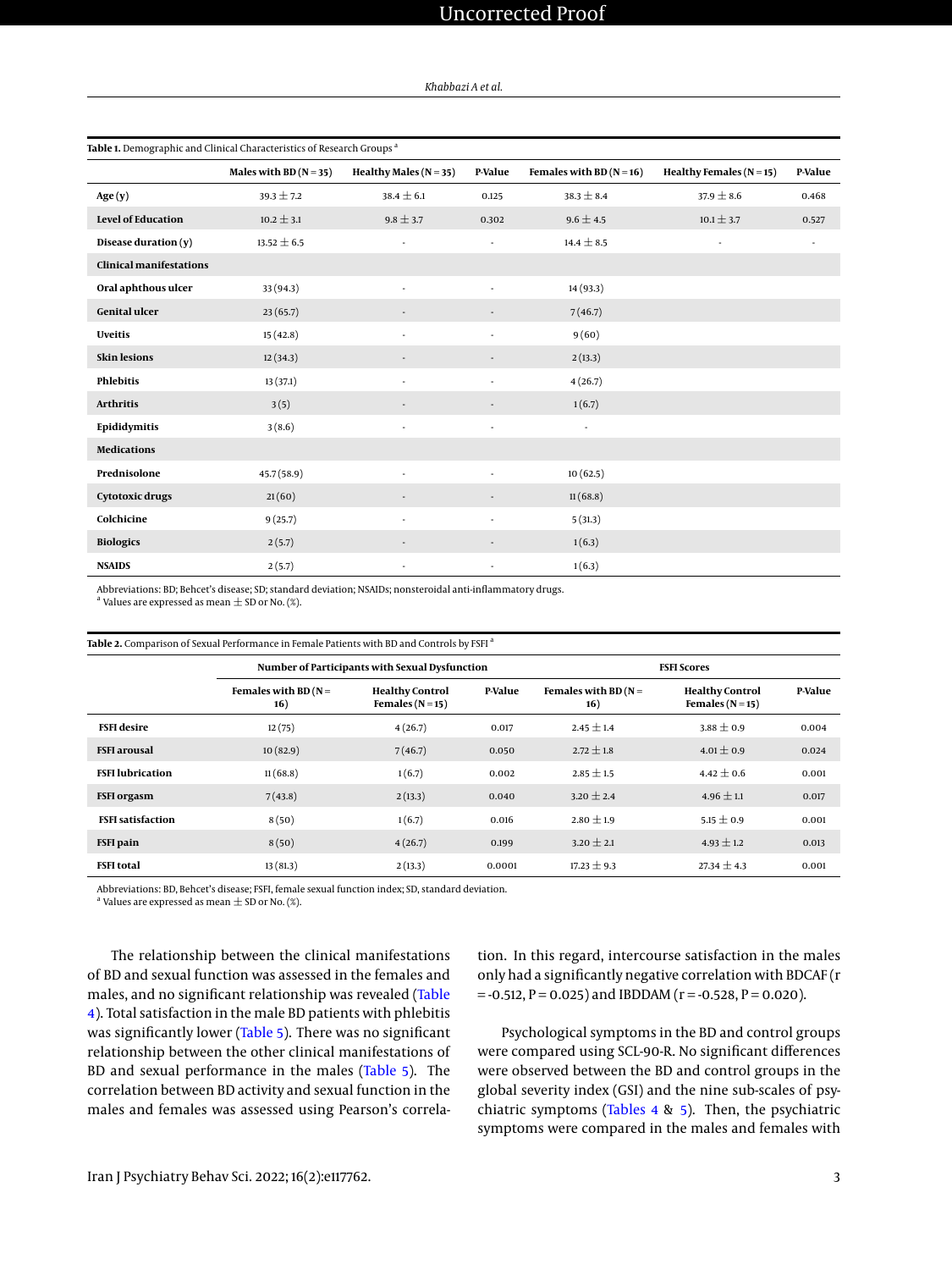<span id="page-3-0"></span>

| Table 3. Comparison of Sexual Performance in Male Patients with BD and Control Group Using IIEF <sup>a</sup> |                          |                                                |         |                        |                                            |         |  |  |  |
|--------------------------------------------------------------------------------------------------------------|--------------------------|------------------------------------------------|---------|------------------------|--------------------------------------------|---------|--|--|--|
| <b>IIEF</b> Domains                                                                                          |                          | Number of Participants with Sexual Dysfunction |         | <b>HEF</b> Score       |                                            |         |  |  |  |
|                                                                                                              | Males with BD $(N = 35)$ | <b>Healthy Control Males</b><br>$(N=35)$       | P-Value | Males with BD $(N=35)$ | <b>Healthy Control Males</b><br>$(N = 35)$ | P-Value |  |  |  |
| <b>IIEF</b> erection                                                                                         | 15(42.9)                 | 13(37.1)                                       | 0.404   | $19.37 \pm 6.1$        | $20.51 \pm 6.1$                            | 0.431   |  |  |  |
| <b>IIEF</b> orgasm                                                                                           | 9(25.7)                  | 13(37.1)                                       | 0.220   | $7.80 \pm 2.9$         | $7.60 + 2.1$                               | 0.383   |  |  |  |
| <b>IIEF</b> desire                                                                                           | 15(42.9)                 | 15(42.9)                                       | 0.595   | $6.61 \pm 1.8$         | $7.06 + 2.5$                               | 0.201   |  |  |  |
| <b>IIEF</b> intercourse<br>satisfaction                                                                      | 20(57.1)                 | 19(54.3)                                       | 0.443   | $8.45 \pm 2.6$         | $9.41 + 3.4$                               | 0.083   |  |  |  |
| <b>IIEF</b> total satisfaction                                                                               | 7(20.0)                  | 11(31.4)                                       | 0.099   | $8.27 \pm 2.1$         | $7.89 \pm 2.1$                             | 0.809   |  |  |  |

Abbreviations: BD, Behcet's disease; IIEF, international index of erectile function; SD, standard deviation.<br><sup>a</sup> Values are expressed as mean ± SD or No. (%).

<span id="page-3-1"></span>

|                  | <b>FSFI</b> Total   | P-Value | <b>FSFI Desire</b> | P-Value | <b>FSFI</b><br>Arousal | P-Value | FSFI Lubri-<br>cation | P-Value | FSFI<br>Orgasm | P-Value | <b>FSFI Satis-</b><br>faction | P-Value | <b>FSFI Pain</b> | P-Value |
|------------------|---------------------|---------|--------------------|---------|------------------------|---------|-----------------------|---------|----------------|---------|-------------------------------|---------|------------------|---------|
| Genital<br>ulcer |                     | 0.261   |                    | 0.120   |                        | 0.960   |                       | 0.835   |                | 0.994   |                               | 0.741   |                  | 0.092   |
| Yes              | $19.76 \pm 11.7$    |         | $3.16 \pm 1.8$     |         | $2.82 \pm 1.6$         |         | $2.94 \pm 2.2$        |         | $3.22 \pm 2.2$ |         | $3.12 \pm 2.3$                |         | $4.02 \pm 1.8$   |         |
| No               | $14.94 \pm 9.2$     |         | $2.11\pm0.5$       |         | $2.88\pm1.8$           |         | 2.70 $\pm$ 1.1        |         | $3.24 \pm 2.4$ |         | 2.56 $\pm$ 2.4                |         | $2.98 \pm 0.8$   |         |
| <b>Uveitis</b>   |                     | 0.480   |                    | 0.394   |                        | 0.567   |                       | 0.781   |                | 0.355   |                               | 0.197   |                  | 0.918   |
| Yes              | $15.3 \pm 8.4$      |         | 2.30 $\pm$ 0.8     |         | $2.55\pm1.6$           |         | $2.95\pm1.1$          |         | 2.53 $\pm$ 2.5 |         | $2.07\pm1.8$                  |         | 2.93 $\pm$ 1.8   |         |
| No               | $20.37 +$<br>10.3   |         | $3.15 \pm 2.1$     |         | $3.31 \pm 2.3$         |         | $2.61 \pm 2.4$        |         | $4.21\pm2.8$   |         | $4.01\pm2.4$                  |         | $3.12 \pm 2.8$   |         |
| Skin<br>lesions  |                     | 0.605   |                    | 0.952   |                        | 0.642   |                       | 0.617   |                | 0.204   |                               | 0.180   |                  | 0.702   |
| Yes              | $21.06 \pm 11.7$    |         | $2.71 \pm 1.2$     |         | $3.45 \pm 1.9$         |         | 2.25 $\pm$ 1.2        |         | $4.44 \pm 2.6$ |         | $4.32 \pm 2.3$                |         | $2.42 \pm 1.8$   |         |
| No               | $16.14 \pm 9.2$     |         | $2.62\pm1.5$       |         | $2.71\pm1.4$           |         | $2.96 \pm 1.7$        |         | $3.64 \pm 1.9$ |         | $2.86 \pm 2.4$                |         | $3.18 \pm 0.8$   |         |
| <b>Phlebitis</b> |                     | 0.261   |                    | 0.120   |                        | 0.960   |                       | 0.835   |                | 0.994   |                               | 0.741   |                  | 0.101   |
| Yes              | 20.36 $\pm$<br>12.7 |         | $3.61 \pm 1.8$     |         | 2.80 $\pm$ 1.6         |         | $3.31 \pm 2.2$        |         | $3.33 \pm 2.2$ |         | $3.33 \pm 2.8$                |         | $3.51 \pm 2.2$   |         |
| No               | $16.05 \pm 7.9$     |         | 2.29 $\pm$ 0.5     |         | $2.87\pm1.8$           |         | $2.67\pm1.1$          |         | $3.14 \pm 2.4$ |         | $2.62 \pm 2.1$                |         | $2.97 \pm 2.3$   |         |

Abbreviations: BD, Behcet's disease; FSFI, female sexual function index.

<span id="page-3-2"></span>

| Table 5. Relationship Between Clinical Manifestations and Sexual Performance in Male Patients with BD |                   |         |                      |         |                    |         |                    |         |                                         |         |                                |         |
|-------------------------------------------------------------------------------------------------------|-------------------|---------|----------------------|---------|--------------------|---------|--------------------|---------|-----------------------------------------|---------|--------------------------------|---------|
|                                                                                                       | <b>IIEF</b> Total | P-Value | <b>IIEF</b> Erection | P-Value | <b>IIEF</b> Orgasm | P-Value | <b>IIEF</b> Desire | P-Value | <b>IIEF Intercourse</b><br>Satisfaction | P-Value | <b>IIEF</b> Total Satisfaction | P-Value |
| <b>Genital ulcer</b>                                                                                  |                   | 0.339   |                      | 0.361   |                    | 0.501   |                    | 0.494   |                                         | 0.091   |                                | 0.079   |
| Yes                                                                                                   | $8.56 \pm 2.5$    |         | $9.18 \pm 3.8$       |         | $9.18 \pm 4.6$     |         | $6.95 \pm 2.7$     |         | $7.74 \pm 2.5$                          |         | $7.82 \pm 2.3$                 |         |
| No                                                                                                    | $9.33 \pm 3.2$    |         | $7.72 \pm 3.0$       |         | $8.01 \pm 6.8$     |         | $7.65 \pm 2.3$     |         | $9.36 \pm 4.8$                          |         | $9.83 \pm 2.4$                 |         |
| <b>Uveitis</b>                                                                                        |                   | 0.133   |                      | 0.773   |                    | 0.895   |                    | 0.599   |                                         | 0.998   |                                | 0.729   |
| Yes                                                                                                   | $9.43 \pm 3.1$    |         | $5.08 \pm 1.8$       |         | $7.16 \pm 3.3$     |         | $7.71 \pm 3.3$     |         | $8.37 \pm 3.5$                          |         | $8.02 \pm 3.1$                 |         |
| No                                                                                                    | $8.35 \pm 2.7$    |         | $5.41 \pm 2.7$       |         | $9.02 \pm 5.7$     |         | $7.15 \pm 2.2$     |         | $8.28 \pm 3.6$                          |         | $8.33 \pm 2.7$                 |         |
| <b>Skin lesions</b>                                                                                   |                   | 0.820   |                      | 0.306   |                    | 0.120   |                    | 0.735   |                                         | 0.546   |                                | 0.929   |
| Yes                                                                                                   | $8.89 \pm 3.4$    |         | $5.51 \pm 2.2$       |         | $10.17 \pm 4.1$    |         | $7.01 \pm 2.5$     |         | $8.84 \pm 3.6$                          |         | $8.17 \pm 2.2$                 |         |
| No                                                                                                    | $8.67 \pm 2.7$    |         | $5.27 \pm 3.7$       |         | $8.07 \pm 3.9$     |         | $7.05 \pm 2.7$     |         | $7.95 \pm 3.5$                          |         | $8.25 \pm 2.6$                 |         |
| <b>Phlebitis</b>                                                                                      |                   | 0.953   |                      | 0.372   |                    | 0.585   |                    | 0.599   |                                         | 0.291   |                                | 0.408   |
| Yes                                                                                                   | $8.76 \pm 3.6$    |         | $4.72 \pm 4.2$       |         | $8.41 \pm 3.1$     |         | $6.70 \pm 3.8$     |         | $7.34 \pm 2.9$                          |         | $7.81 \pm 1.7$                 |         |
| No                                                                                                    | $8.72 \pm 3.1$    |         | $5.76 \pm 2.5$       |         | $9.17 \pm 4.7$     |         | $7.10 \pm 1.7$     |         | $8.89 \pm 3.2$                          |         | $8.51 \pm 1.9$                 |         |

z Abbeviations: IIEF, international index of erectile function; BD, Behcet's disease.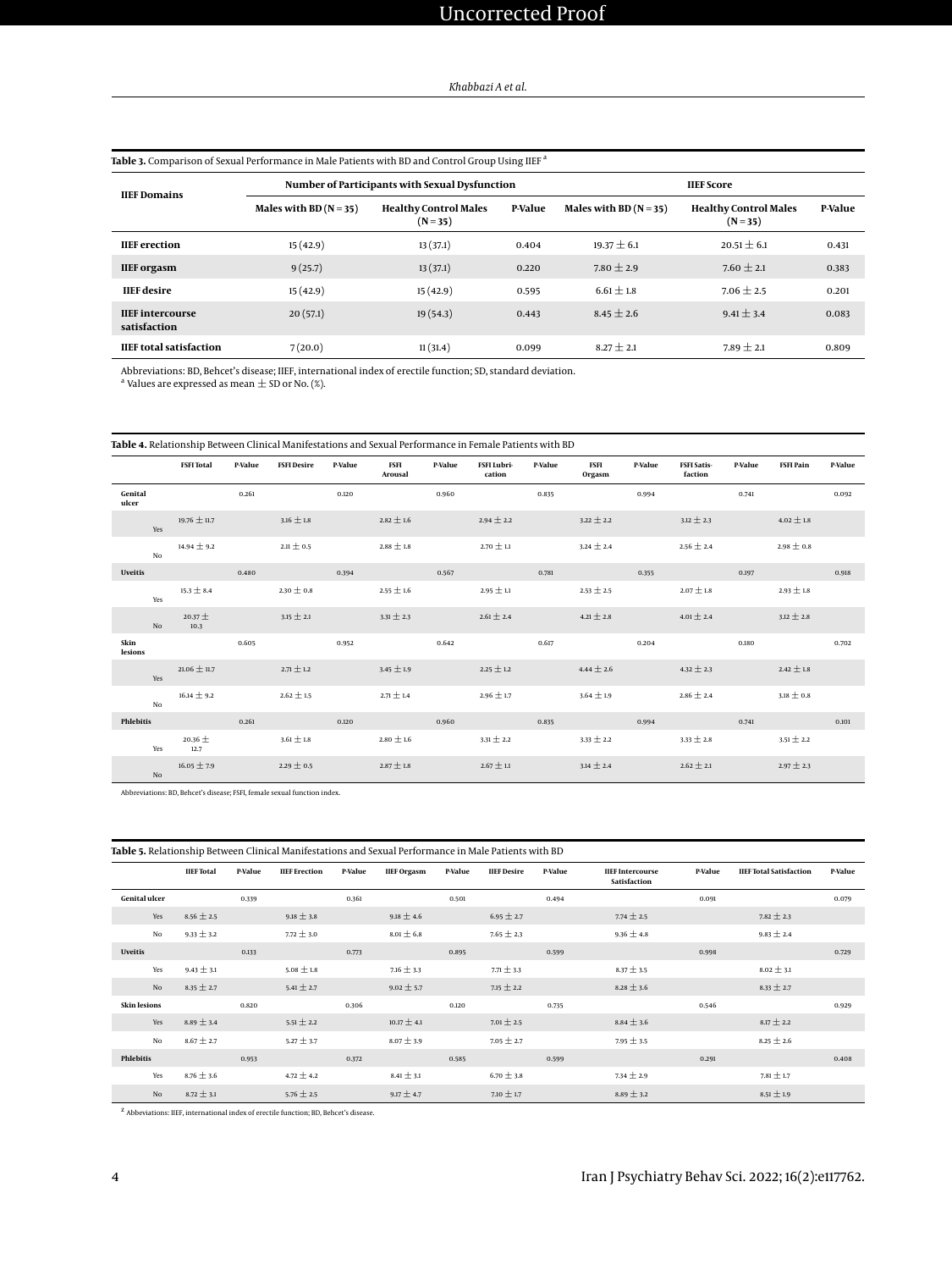<span id="page-4-0"></span>

| Table 6. Comparison of Males with BD and Control Groups Regarding Psychological Symptoms Using SCL-90-R |            |                        |         |                |                    |         |  |  |  |
|---------------------------------------------------------------------------------------------------------|------------|------------------------|---------|----------------|--------------------|---------|--|--|--|
| <b>SCL-90-R sub-scales</b>                                                                              |            | Scores (Mean $\pm$ SD) |         |                |                    |         |  |  |  |
|                                                                                                         | $BD(N=35)$ | Control $(N=35)$       | P-Value | $BD(N=35)$     | Control $(N = 35)$ | P-Value |  |  |  |
| <b>Global severity index</b>                                                                            | 9(25.7)    | 11(31.4)               | 0.396   | $0.69 \pm 0.3$ | $0.74 \pm 0.4$     | 0.773   |  |  |  |
| Somatization                                                                                            | 10(28.6)   | 10(28.6)               | 0.604   | $0.67 \pm 0.3$ | $0.84 \pm 0.4$     | 0.446   |  |  |  |
| Obsessiv-compulsive                                                                                     | 12(34.3)   | 15(42.9)               | 0.312   | $0.93 \pm 0.4$ | $0.95 \pm 0.5$     | 0.887   |  |  |  |
| <b>Interpersonal sensitivity</b>                                                                        | 10(28.6)   | 11(31.4)               | 0.500   | $0.73 \pm 0.4$ | $0.74 \pm 0.3$     | 0.927   |  |  |  |
| Depression                                                                                              | 8(22.9)    | 10(28.6)               | 0.393   | $0.68 \pm 0.3$ | $0.67 \pm 0.3$     | 0.962   |  |  |  |
| Anxiety                                                                                                 | 8(22.9)    | 8(22.9)                | 0.612   | $0.59 \pm 0.3$ | $0.67 \pm 0.3$     | 0.574   |  |  |  |
| <b>Hostility</b>                                                                                        | 8(35.3)    | 16(45.7)               | 0.038   | $0.68 \pm 0.3$ | $0.98 \pm 0.4$     | 0.132   |  |  |  |
| Phobic anxiety                                                                                          | 4(13.7)    | 8(22.9)                | 0.171   | $0.33 \pm 0.1$ | $0.46 \pm 0.2$     | 0.412   |  |  |  |
| <b>Paranoid ideation</b>                                                                                | 13(47.1)   | 16(45.7)               | 0.314   | $0.86\pm0.4$   | $0.95 \pm 0.5$     | 0.637   |  |  |  |
| Psychoticisim                                                                                           | 10(28.6)   | 11(31.4)               | 0.500   | $0.60 \pm 0.3$ | $0.83 \pm 0.4$     | 0.697   |  |  |  |
| <b>Additional questions</b>                                                                             | 10(28.6)   | 13(37.1)               | 0.306   | $0.71 \pm 0.4$ | $0.74 \pm 0.4$     | 0.442   |  |  |  |

Abbreviations: BD, Behcet's disease; SCL-90-R, symptom checklist-90-revised; SD, standard deviation.

BD. The scores of GSI, somatization, obsessive-compulsive, depression, anxiety, psychoticism, and additional questions domains of SCL-90-R in female patients were higher than healthy counterparts [\(Table 6\)](#page-4-0). Moreover, the other domains of SCL-90-R were higher in women than men; however, they did not reach a significant level [\(Table 7\)](#page-5-0).

## **5. Discussion**

The present study revealed the relationship between BD and SD in 83% of the females with BD.On the other hand, SD was not prominent in the males with BD, and no relationship was observed between the clinical manifestations of BD and SD in the females with BD. However, phlebitis in the male patients with BD was correlated with less intercourse satisfaction. Moreover, a negative correlation was observed between BD activity and intercourse satisfaction in males. The comparison of the women and men with BD in terms of psychological symptoms showed a higher GSI for these symptoms in women. The scores of somatization, obsessive-compulsive, depression, anxiety, and psychoticism were significantly higher in women than in men.

BD is a chronic disease with some episodes of exacerbation, which can negatively affect the patient's sexual life by causing transient or permanent physical and psychiatric conditions. Psychiatric illness, side effects of medications, physical problems like arthralgia and genital ulcer, endothelial dysfunction, and decreased vasodilator neurotransmitter levels in genital organs are considered as potential underlying etiologies [\(16-](#page-6-14)[18\)](#page-6-15).

A few studies have addressed SD in the BD patients. Aksu et al. reported two cases of BD with erectile dysfunction; however, no neurologic involvement was noticed [\(19\)](#page-6-16). Moreover, penile electrophysiological tests showed venous leak in these patients. In a cohort of 24 patients with neuro BD, Erdogru et al., evaluated erectile dysfunction and compared the results with the control group [\(20\)](#page-6-17). In their study, 63% of the patients had erectile dysfunction, and mixed vasculogenic impotence was the most common type. Moreover, arterial insufficiency, venous-occlusive dysfunction, and neurogenic impotence were the other types. Kaul et al. reported a man with BD whose sexual function assessment by the IIEF revealed erectile dysfunction [\(21\)](#page-6-18) but no history of vascular or neurological symptoms. Penile color Doppler ultrasonography revealed no vascular abnormality. Moreover, the psychological assessment by Hamilton's Anxiety and Depression Scale revealed moderate levels of depression and anxiety disorder. Hiz et al., in a study on 42 male BD patients, revealed that the mean scores of the IIEF for erectile function were significantly lower in the BD group (20.6  $\pm$  4) than in the control group (29.2  $\pm$  0.8) [\(22\)](#page-6-19). There was no significant relationship between the skin lesion, oral ulceration, genital ulceration, and uveitis with the IIEF scores. However, the IIEF-EF score was significantly lower in BD patients with articular involvement (19.7  $\pm$  3.1) than those without articular involvement (22.5  $\pm$  5.3).

In contrast to the present study, Yildiz et al. studied male patients with BD and observed SD in all IIFE parameters. Moreover, they found a relationship between SD and the patients' psychological status (23). In a study on 25 sexually active females with mucocutaneous BD, SD was diagnosed using FSFI in 56 and 41% of the BD and control groups, respectively [\(24\)](#page-6-20). Regarding the FSFI domains, the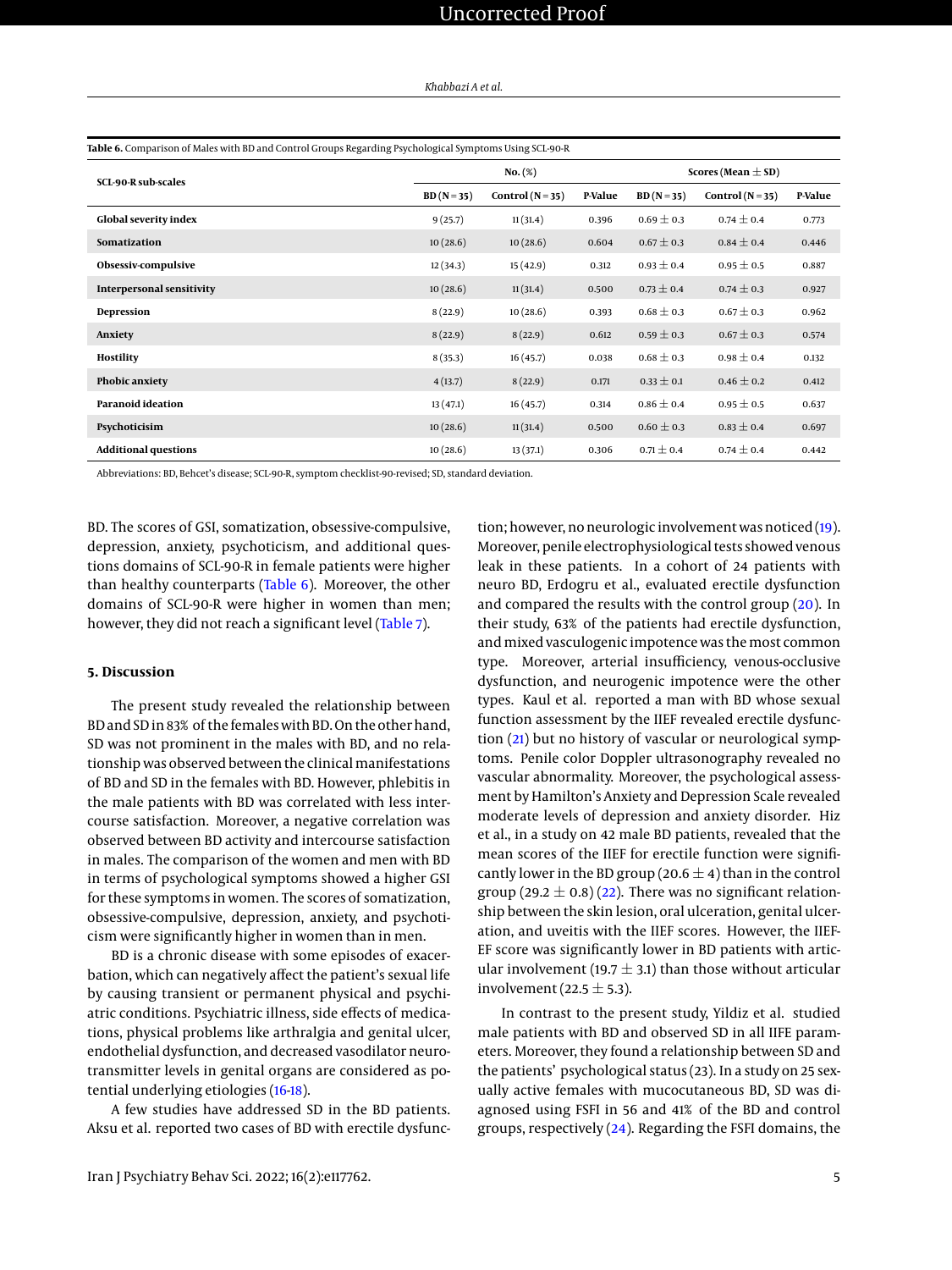|  | Khabbazi A et al. |  |
|--|-------------------|--|
|--|-------------------|--|

<span id="page-5-0"></span>

| Table 7. Comparison of Females with BD and Control Groups Regarding Psychological Symptoms Using SCL-90-R |            |                        |         |                |                                                                                                                                                                                    |         |
|-----------------------------------------------------------------------------------------------------------|------------|------------------------|---------|----------------|------------------------------------------------------------------------------------------------------------------------------------------------------------------------------------|---------|
| <b>SCL-90-R sub-scales</b>                                                                                |            | Scores (Mean $\pm$ SD) |         |                |                                                                                                                                                                                    |         |
|                                                                                                           | $BD(N=16)$ | Control $(N=15)$       | P-Value | $BD(N=16)$     | Control $(N=15)$<br>$1.36 \pm 0.8$<br>$1.11 \pm 0.7$<br>$1.55 \pm 0.8$<br>$1.16 \pm 0.7$<br>$1.28 \pm 0.8$<br>$1.42 \pm 0.8$<br>$1.28 \pm 0.6$<br>$0.51 \pm 0.3$<br>$1.14 \pm 0.6$ | P-Value |
| <b>Global severity index</b>                                                                              | 10(62.5)   | 9(60.0)                | 0.610   | $1.36 \pm 0.8$ |                                                                                                                                                                                    | 0.481   |
| Somatization                                                                                              | 13(81.3)   | 6(40.0)                | 0.035   | $1.73 \pm 0.9$ |                                                                                                                                                                                    | 0.048   |
| Obsessiv-compulsive                                                                                       | 11(68.8)   | 11(73.3)               | 0.426   | $1.53 \pm 0.9$ |                                                                                                                                                                                    | 0.927   |
| <b>Interpersonal sensitivity</b>                                                                          | 9(56.3)    | 9(60.0)                | 0.471   | $1.19 \pm 0.8$ |                                                                                                                                                                                    | 0.926   |
| Depression                                                                                                | 10(62.5)   | 7(46.7)                | 0.374   | $1.83 \pm 1.1$ |                                                                                                                                                                                    | 0.134   |
| Anxiety                                                                                                   | 11(68.8)   | 11(73.3)               | 0.426   | $1.44 \pm 0.8$ |                                                                                                                                                                                    | 0.946   |
| Hostility                                                                                                 | 8(50)      | 9(60.0)                | 0.398   | $1.06 \pm 0.7$ |                                                                                                                                                                                    | 0.409   |
| Phobic anxiety                                                                                            | 3(18.8)    | 4(26.79)               | 0.419   | $0.66 \pm 0.4$ |                                                                                                                                                                                    | 0.505   |
| <b>Paranoid ideation</b>                                                                                  | 11(68.8)   | 10(66.7)               | 0.596   | $1.26 \pm 0.7$ |                                                                                                                                                                                    | 0.694   |
| Psychoticisim                                                                                             | 8(50)      | 5(33.3)                | 0.334   | $1.09 \pm 0.7$ | $0.86 \pm 0.4$                                                                                                                                                                     | 0.400   |
| <b>Additional questions</b>                                                                               | 9(56.3)    | 9(60.0)                | 0.471   | $1.17 \pm 0.7$ | $1.35 \pm 0.8$                                                                                                                                                                     | 0.551   |

Abbreviations: BD, Behcet's disease; SCL-90-R, symptom checklist-90-revised; SD, standard deviation.

only significant difference was higher pain scores in the BD group compared to the control group. SD was more common in the BD patients with depression than the patients with no depression. No significant relationship was revealed between the FSFI score and the presence of genital ulceration. In a study on 50 patients with BD, Gul et al. found SD in 80% of the BD group and 30% of the control group [\(25\)](#page-6-21). The total scores of the Arizona Sexual Experiences Scale (ASEX) and Golombok Rust Sexual Satisfaction Scale (GRISS), and the scores of the dissatisfaction, avoidance, vaginismus, and anorgasmia sub-scales in the GRISS were significantly higher in the female BD patients than in the control group. No significant difference was observed between the groups in terms of infrequency, noncommunication, and female nonsensuality sub-scales. The ASEX score and the scores of the impotence, premature ejaculation, dissatisfaction, and infrequency sub-scales were higher in the male patients with BD. The scores of nonsensuality, avoidance, and noncommunication problems were not different in the studied groups. They also assessed the participants' psychological status using the Hamilton Depression Rating Scale (HDRS) and Hamilton Anxiety Rating Scale (HARS) and reported a positive relationship between the HDRS and HARS scores with SD in the BD patients. They reported that the rate of SD in the BD patients with depression is twice as large as that of the BD patients without depression. The comparison of the females and males in the BD and control groups regarding the HARS, HDRS, ASEX, and GRISS total scores showed higher scores for all scales in the female patients. Kocak et al. studied the sexual function and the presence of depression using the FSFI and Beck Depression Inventory (BDI) in 71 women with BD and 63 healthy individuals [\(16\)](#page-6-14). In their study, the BDI scores were higher in the BD group. SD in the BD group was twice as much as SD in the control group. Diminished arousal (69.0%), diminished sexual desire (45.1%), and lubrication problems (50.7%) were the most common sexual problems in the patients with BD. They found a negative correlation between the BDI and FSFI scores in the BD group and no relationship between genital ulceration and the frequency of SD.

To the best of our knowledge, our study was the first report on SD in BD patients in the Azeri population. However, this study had some limitations. We studied a relatively small number of patients. Moreover, this cross-sectional study did not consider the role of sexual function in the course of the disease.

### *5.1. Conclusions*

BD is a chronic disease with adverse effects on sexual function, including all aspects of sexual function in female patients with BD, and only sexual desire and intercourse satisfaction in males with BD. SD is associated with the psychological status of females with BD. In conclusion, SD in patients with BD seems to raise a major problems; hence, it should be assessed by physicians during routine examinations.

## **Footnotes**

**Authors' Contribution:** Ali Reza Shafiee-Kandjani: Drafting the manuscript, assessing patients' sexual function and psychological status; Maryam Panahzadeh: Assessing patients' sexual function and psychological status,